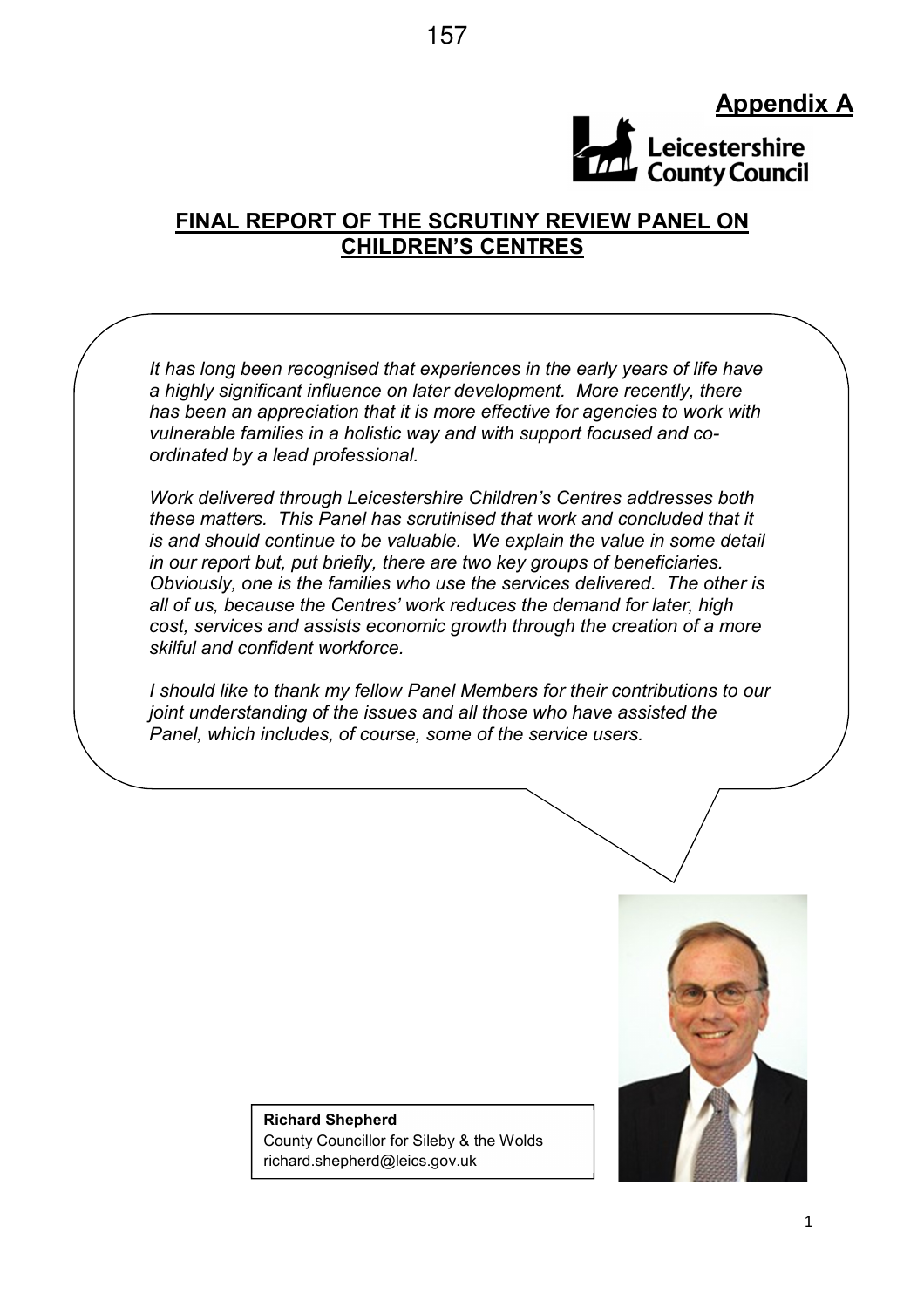#### Recommendations

- a) That the Cabinet be urged to emphasise the importance and the long-term savings provided by the early interventions offered in the County's Children's Centres, including their contribution to the work of the Supporting Leicestershire Families Programme, and commit to continuing to fund the Centres so that they may continue to support both children and parents to a meaningful extent.
- b) In the light of the large body of evidence demonstrating the importance of early help and intervention in improving outcomes and life chances for, and reducing public sector involvement with, individuals in later life, the Cabinet and the Lead Member, should use all means that are available to persuade central Government to make sufficient Government funding available and identifiable to support this work and ensure it can be maintained at the level necessary in the future.
- c) That the benefits of the Children's Centres, in terms of preventing later more specialised interventions with children and young people, be promoted to the two Leicestershire Commissioning Consortia, the NHS Commissioning Consortium and the Health and Wellbeing Board, with a view to requesting financial support for the Children's Centre programme from these bodies.
- d) That the benefits of the Children's Centres, in terms of improving the skillsets, confidence and employability of both the parents and the children that are engaged with, be drawn to the attention of Leicestershire Together and its commissioning boards, to encourage those partnerships to identify resources that could be added to the Centres' programmes in recognition of the long-term economic benefits of a better educated workforce.
- e) That a protocol is drawn up with University Hospitals Leicester Midwifery Service and/or Leicestershire Partnership Trust Health Visiting Service that requires that/those Service/s to ask all new parents to fill out a consent form allowing their details to be shared with their local Children's Centre.
- f) That, if the assessment of the pilot continues to be positive, that the Department encourage partners to sign up to the Multi-Agency Information Sharing Hub as it is rolled out County-wide.
- g) That information (in a variety of media) on the importance of the homelearning environment and talking and playing with children to their healthy development be produced and made widely available to parents and carers.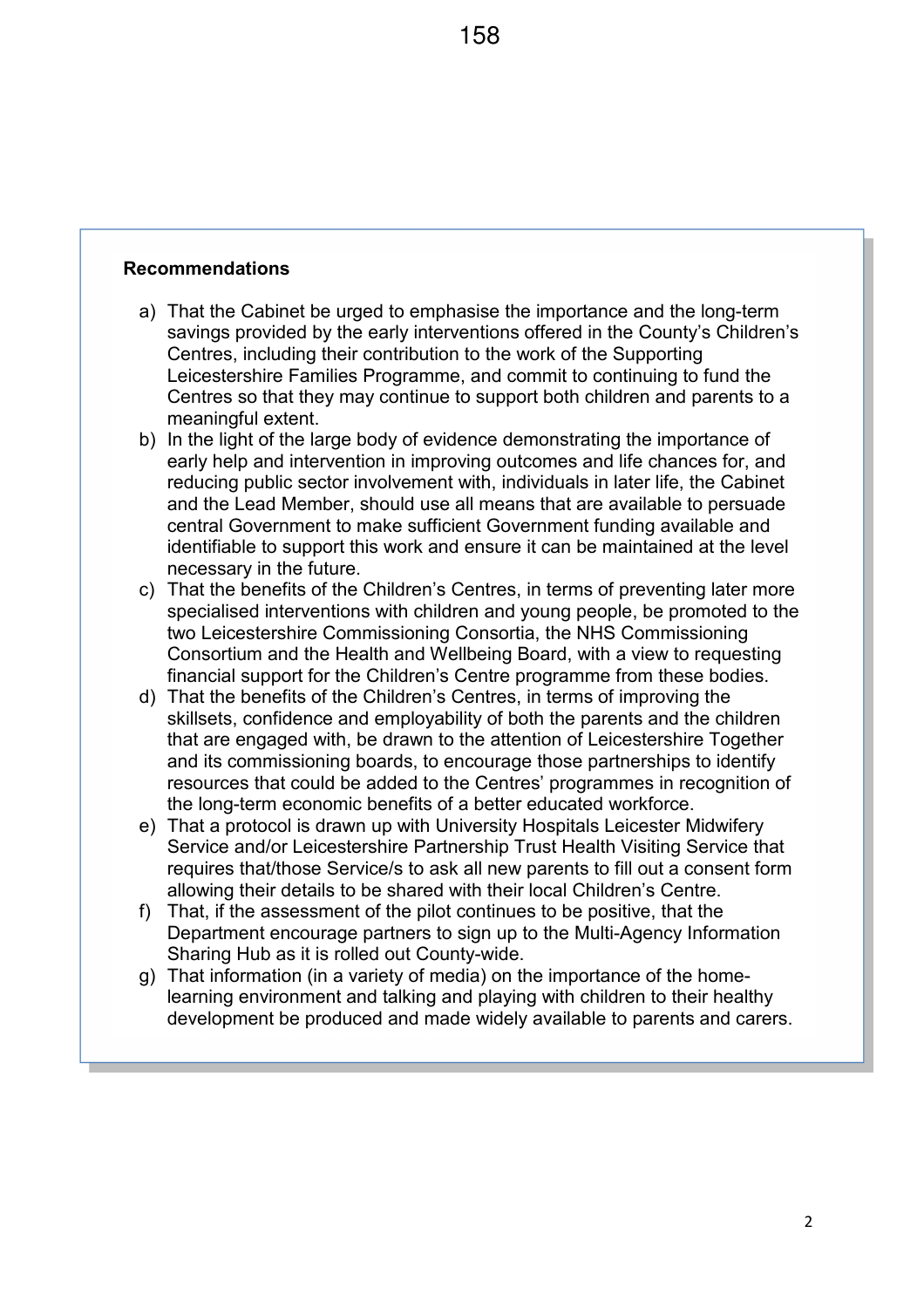## Terms of Reference

- 1. The Scoping document for the Review included the following seven outcomes for the Review Panel:
	- (a) To provide clarity regarding the expected outcomes for children and families accessing Children's Centres
	- (b) To enable an understanding of the role of partnership work in achieving those outcomes
	- (c) To enable members to understand the funding and sustainability implications of current arrangements for Leicestershire's Children's **Centres**
	- (d) To review the current arrangements for quality assurance across Leicestershire's Children's Centres and identify improvements
	- (e) To test the processes in place to challenge unsatisfactory performance
	- (f) To provide clarity around the requirements of the Ofsted Inspection regime for Children's Centres and how these are to be met
	- (g) To develop an understanding of the potential impact of the Supporting Leicestershire Families programme on the Children's Centres.

#### Membership of the Panel

2. The following members were appointed to serve on the Panel:

Mr M H Charlesworth CC Mrs R Page CC Mr D Jennings CC Mrs C M Radford CC Mrs H E Loydall CC Mr R J Shepherd CC Mr J Miah CC

The Scrutiny Commissioner Mr Shepherd was appointed Chairman of the Panel.

#### Conduct of the Review

- 3. The Panel met on four occasions during December 2012 and January 2013. The focus of the Review was a day spent in Harborough District, visiting Children's Centres and observing the Harborough Locality Partnership Group's (LPG) Annual Conversation.
- 4. The Panel was supported in its work by Lesley Hagger, Interim Director of Children and Young People's Service (CYPS), Gill Weston, Improvement and Development Officer in CYPS and Moira O'Hagan, Locality Partnership Coordinator, CYPS.
- 5. During the day in Harborough District, the Panel met with a number of officers and representatives from other agencies, who are listed in Appendix A. The Panel also met with a number of parents.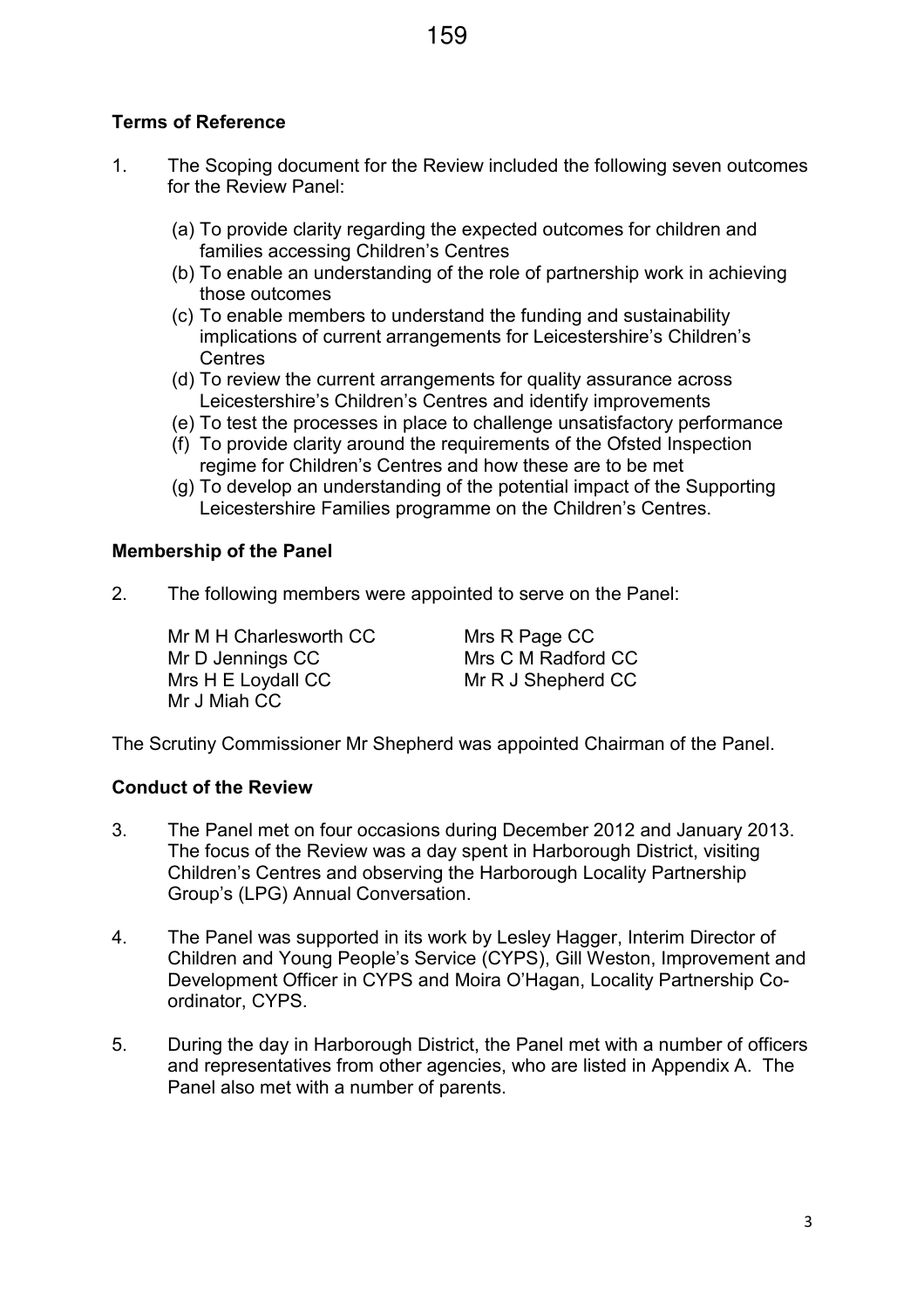### **Background**

- 6. The Children and Young People's Overview and Scrutiny Committee considered a report on Children's Centres at its meeting on 21 November 2011, which included the outcomes of recent Ofsted Inspections. The Committee agreed to recommend that a Review Panel should be established. The Scoping Document was approved by the Committee on 11 June 2012.
- 7. A proposal was considered and approved in September by the Scrutiny Commissioners that the Review Panel should observe an Annual Conversation, in the expectation it would receive almost all the information and evidence it required in one day. The Panel therefore spent a day in Harborough District, visiting the Children's Centres at Broughton Astley and Lutterworth and observing the Harborough LPG's Annual Conversation.

#### Leicestershire's Children's Centre Programme

The Core Purpose of Children's Centres is to improve outcomes for young children and their families, with a particular focus on the most disadvantaged, so children are equipped for life and ready for school, no matter what their background or family circumstances. – Department for Education site, http://www.education.gov.uk/a00191780/core-purpose-of-sure-start-childrens-centres accessed 4 February 2013

- 8. Children's Centres are a statutory duty of top tier local authorities, health and JobCentre Plus, regulated through the Safeguarding Vulnerable Groups Act 2006, and are a local port of call for parents and carers when they need help or advice. While intended to be responsive to local need, they are subject to statutory government guidance and inspection by Ofsted.
- 9. The Centres allow parents to be and families with young children (including wider family members such as grandparents) to access early childhood services, such as: childcare; relevant social services functions of the Local Authority; health services for young children, parents and prospective parents; employment support from JobCentre Plus; and relevant information, advice and assistance. Not all of these services will be available within the Centres but rather the Centres will provide information and guidance on how to reach them.
- 10. There are approximately 35,000 children under five in Leicestershire, served by 39 Children's Centres. The County Council employs the team that forms the infrastructure for the Programme but the management is largely devolved to six Locality Partnership Groups (LPGs) (Blaby and Oadby and Wigston; Charnwood; Harborough; Hinckley and Bosworth; Melton; and North West Leicestershire). These are broad partnership groups, with representation from district councils, health, JobCentre Plus, the voluntary sector, police, youth service and children's services. LPGs are provided with strategic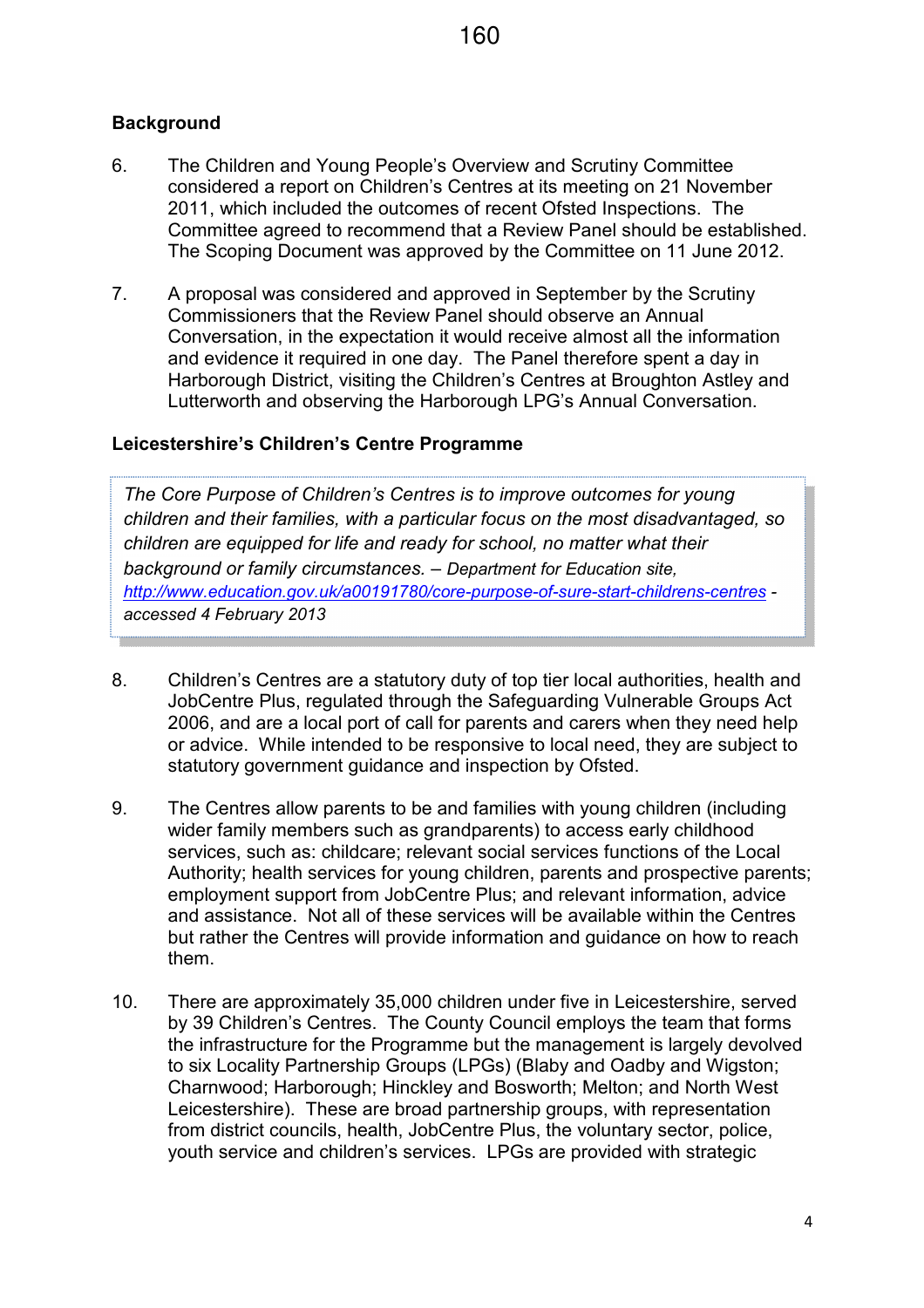targets (national and Countywide) and also set their own targets and performance indicators relating to provision made in response to local need.

- 11. The Centres are currently funded through the Early Intervention Grant (EIG), however, this grant will be subsumed into the County Council's settlement as from April 2013. The total budget for the Programme in Leicestershire is £6.44 million, with £2.7m devolved to the LPGs for locality commissioning purposes (calculated using a formula based on the number of under-fives in the area and the index of deprivation) and £2.8m for staffing costs. The rest of the money is taken up by the running costs for the Children's Centres and locality management costs: building costs are relatively low, as the programme focuses on outreach work. While the County Council has guaranteed the same level of funding for 2013/14 as was available in 2012/13, the total amount of funding the Council has will reduce in future years and the guarantee can not be repeated.
- 12. There is a focus in all LPGs on good quality outreach work to access families and communities based in villages without a Children's Centre. While all Centres provide a limited universal offer, such as baby weighing services, the programmes are largely targeted at the most vulnerable 20% of families with children under five.
- 13. Partnership working is essential to the success of the Programme: as well as forming part of the LPGs, partners are involved in running the Centres, the programmes and the services. Services are provided by a mix of voluntary sector, independent and statutory service providers; whilst referrals are made by the full range of agencies working with families, particularly health practitioners. Partners are also involved in the on-going evaluation of needs and how well services are performing and meeting those needs.
- 14. A focus of the Centres is supporting and training parents to provide some services for themselves: especially based in community facilities away from the Centres. This increases the reach of the Centres, benefits the communities and benefits the economic stability and wellbeing of the parents concerned, through increasing their skills and confidence.
- 15. The work with parents and families and the interaction provided with other children and adults is crucial to the development of the children concerned, for example, contributing to them being able to settle into school life when older.

#### Annual Conversation

16. Children's Centres are required to carry out and report on regular selfevaluations, that are reviewed by Ofsted. To hold the management of the Centres to account (which in Leicestershire means the Locality Partnership Groups) and quality assure those self-evaluations, local authorities are required to conduct 'Annual Conversations' with their Children's Centres. In Leicestershire this is undertaken by the Executive Group of the Leicestershire Children and Young People's Commissioning Board (a partnership within the Leicestershire Together structure).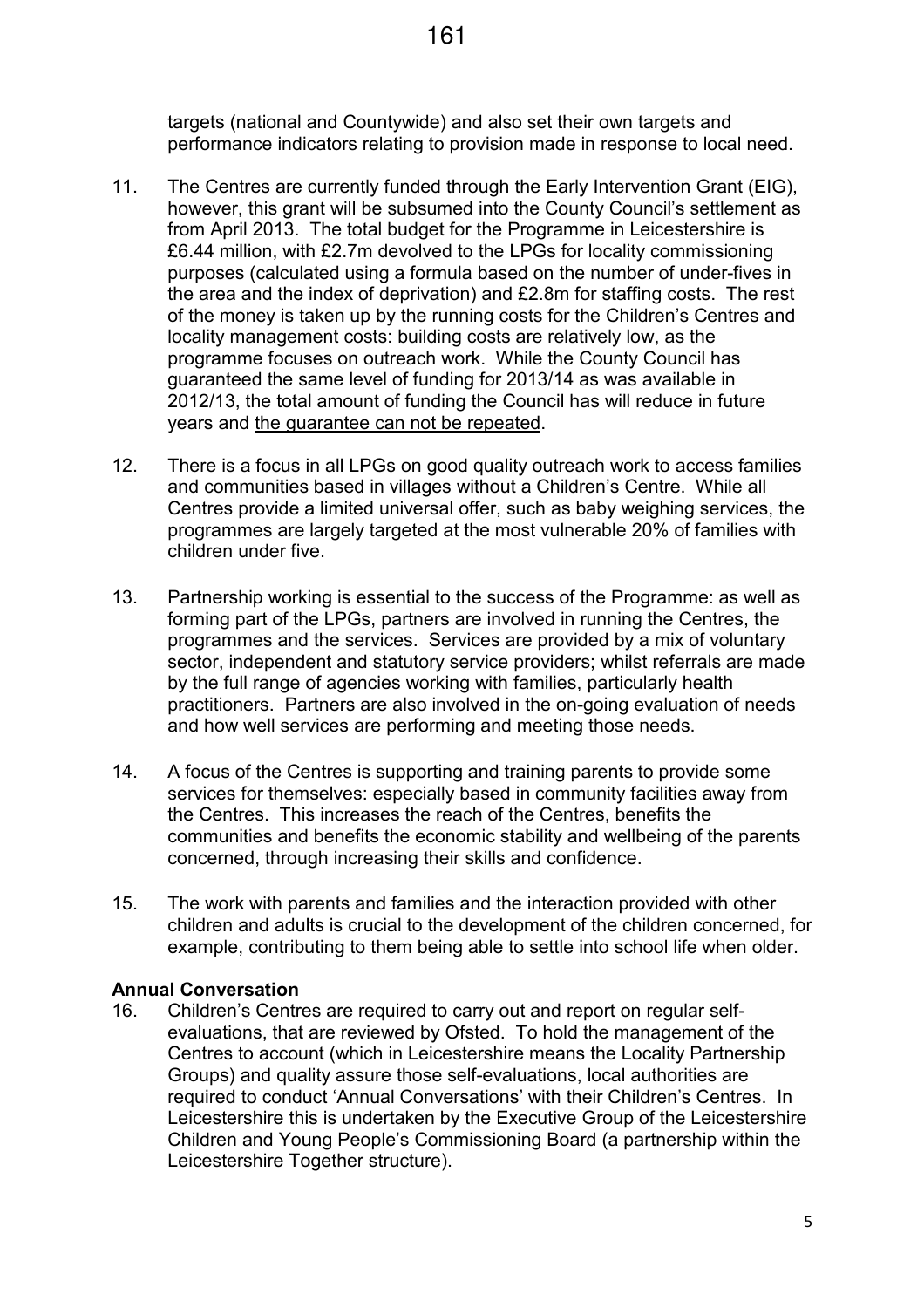- 17. To date, there have been 11 Ofsted inspections of Children's Centres in Leicestershire (two of which were re-inspections). Nine of the Centres are rated as satisfactory and one as good. This compares to a national average of 70% of Centres being judged as good or outstanding. The particular issues arising from these inspections are: the cluster approach used in Leicestershire; the collection and use of data; parental involvement and the localities that have been the focus of inspection activity.
- 18. The Annual Conversation process in Leicestershire has therefore been designed, amongst other things, to enable the agencies involved to reflect on delivery of services provided by the Centres and better understand their effectiveness and challenges; to shift blockages; to ensure service users are involved, heard and responded to; and to prepare the ground for future Ofsted inspections. The Conversations have taken the form of a presentation by each LPG (represented by managers, staff, parents and officers or volunteers from other agencies involved in the Centres) to the Executive, followed by rigorous questioning and round table discussions of specific issues.
- 19. The Conversations have demonstrated that parental involvement in the running of the Centres and the decision making processes has been improved. The evidence from parents strongly indicates they feel valued and listened to, and that they have helped to shape services linked to local need. The Conversations have also highlighted where LPGs and individual Centres have experienced particular problems and these have been brought to the attention of the relevant officers and agencies to be resolved.
- 20. This is the first year the Annual Conversations have been undertaken. It is expected that this heightened accountability will have a positive impact on inspection outcomes.

#### Links with Supporting Leicestershire Families (SLF) Programme

- 21. The SLF Programme is an integrated, County-wide approach to supporting the most vulnerable families in Leicestershire, many of whom have experienced the same problems from one generation to the next. It has been accepted that there is a confusing range of public and voluntary sector services that work with many of these families, focusing on one issue, rather than working through the range of problems a family might be experiencing.
- 22. Families at risk of vulnerability are those two or more indications of vulnerability such as, poor housing, high risk behaviours, poverty, health problems, experience of crime or criminal behaviours, lack of education, domestic violence, poor parenting and lack of choices. Families with five or more are considered at high risk. The programme will take a family based approach with a view to using early interventions to enable these families to build capabilities, resilience and skills to promote effective parenting, improve educational performance, reduce worklessness and reduce incidence of antisocial behaviour.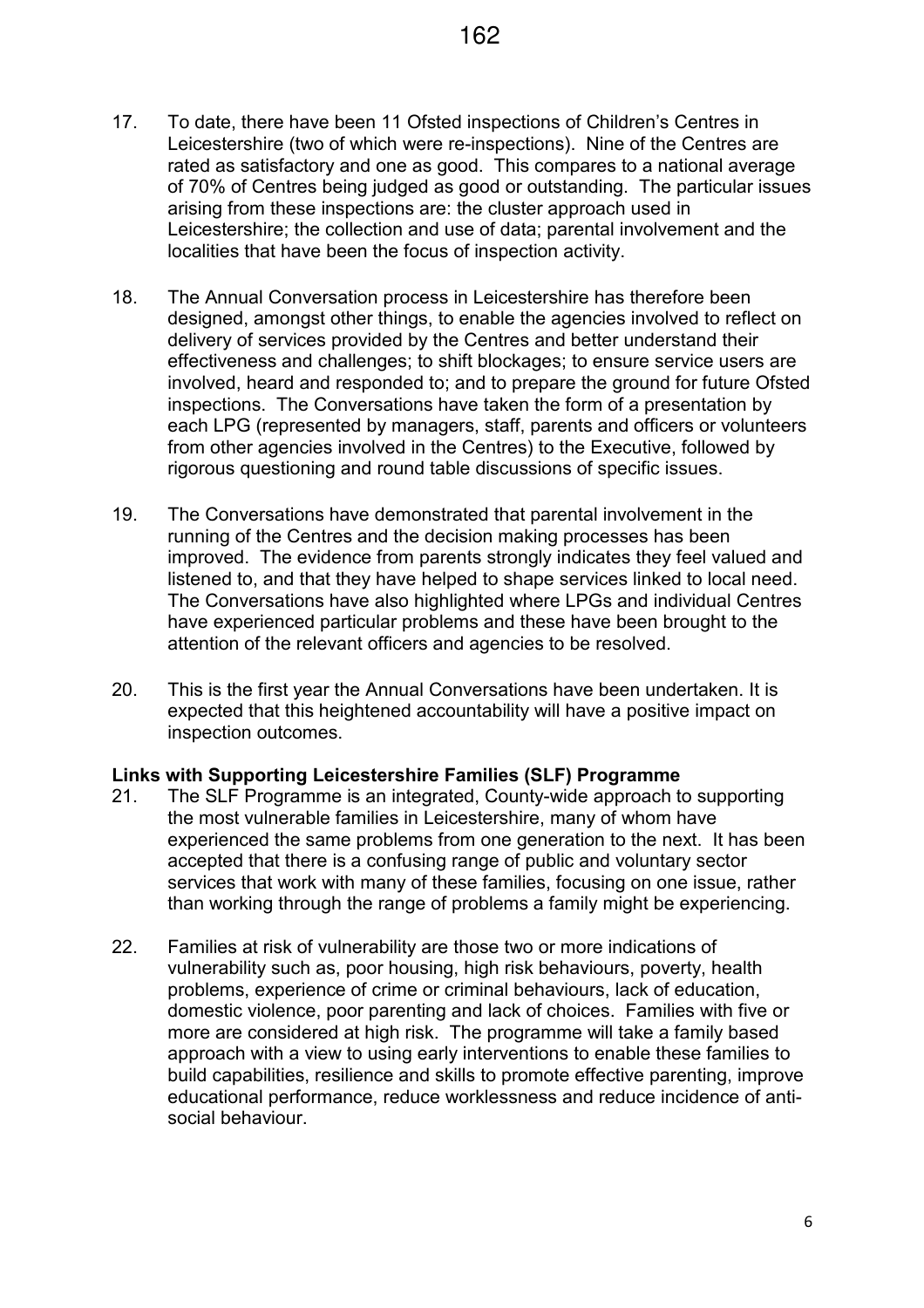23. The structure for the SLF Programme involves co-locating services in localities and using locality partnership solutions and delivery. This is very similar to the way the Children's Centre programme in Leicestershire has been designed. Interventions with the most vulnerable families will be coordinated by a dedicated Family Support Worker (FSW), with effective multiagency relationships and information sharing to support the work to empower each family. It is expected that the support will be required over a relatively long period, for up to one year.

#### Key Findings of the Panel

- 24. The Panel recognises the importance of early intervention to support families with young children because of the long-term benefits that arise from this and are clear that this work needs to be supported with adequate resources. The Panel feels that this finding underpins all of its subsequent recommendations.
- 25. Funding for the Centres is only guaranteed for one more year and there are real concerns regarding their sustainability going forward. The recent announcement that the Early Intervention Grant is to be subsumed into the County Council's settlement may make the identification of funding even more difficult. It is, however, recognised that the new funding structure does provide greater flexibility in developing and targeting the Programme and this is to be welcomed.
- 26. Many of the services provided through Children's Centres have a positive impact on the population's health; however, none of the arms of the NHS contribute any funding. The Panel notes that, from April 2013, the County Council will receive funding for Public Health functions.
- 27. The work with parents, including the input of JobCentre Plus, together with increasing attainment in the children who passed through the Centres, contributes more widely to the economic wellbeing of the County and is perhaps not recognised as widely as it should be.
- 28. The ability of Children's Centres to offer programmes based on local need is very important but the LPGs do need to keep in mind the core purpose of Children's Centres and justify the need to extend any local programmes against that purpose.
- 29. The Local Authority has a statutory duty to complete Foundation Stage assessments, which take place in the Reception Year in schools: the relationship with schools remains, therefore, important.
- 30. Partnership working is crucial to increasing contact with families: essential if Ofsted outcomes are to be improved. The Panel is disappointed to learn that not all new births are registered with the Children's Centre Programme as this has, to date, relied heavily on individual relationships with health visitors in each area. This means that not all families have equitable access to the programme in Leicestershire and could miss out on supportive services that may improve outcomes for their children. A structured protocol for sharing the information does not exist.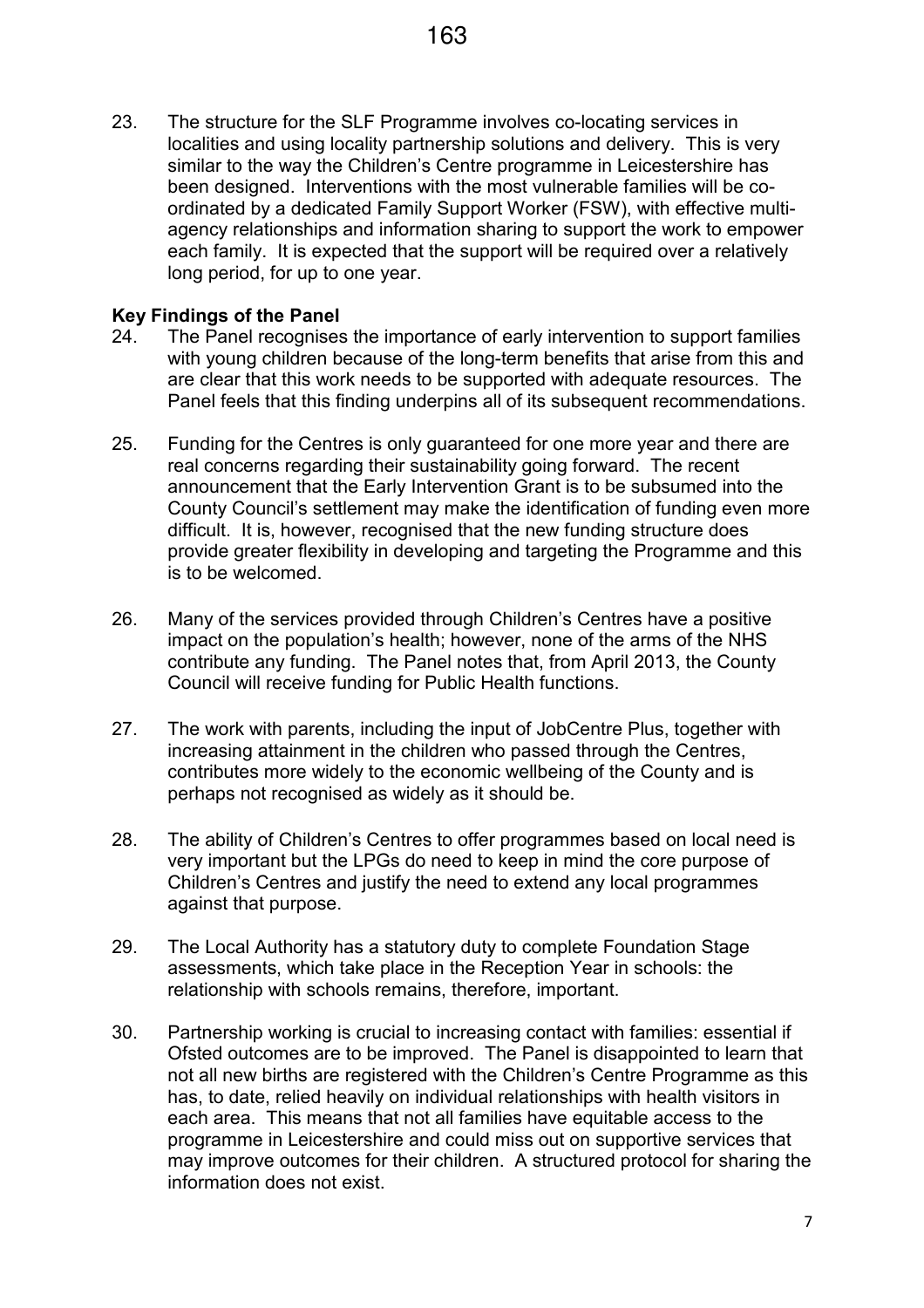- 31. Within each locality, families are free to access any Children's Centre (and can attend different ones for different services): it can be difficult to track families and their progress in these circumstances, particularly for Centres near local authority borders. It is the responsibility of the County Council to trace the outcomes for all families based in the County, even if they are using services based in the City, or another County. Whilst it is acknowledged that it is not possible to track all families using the services of the Programme, it is nonetheless important that each Locality evidences the progress that the most vulnerable families are making. A Multi-Agency Information Sharing Hub being piloted in Harborough and Hinckley and Bosworth may help with this. Although, in its early stages, progress is reported as good. Practitioners on the ground are saying that the ability the Hub gives them to access up-to-date information on new referrals to Centres is helping them to track families more effectively.
- 32. The Centres focus strongly on supporting parents to get involved in running the Centres and programmes. This needs to be maintained as new cohorts of parents come in and parents of older children move on. Parents/carers are involved in recruitment, volunteering, running programmes and sitting on decision-making bodies, up to the LPG itself. The Panel understands that, nationally, there is an aspiration for Children's Centres to become parent-run eventually: the Panel believes there will always be a role for professionals.
- 33. The Panel were concerned to hear that increasing numbers of children are arriving in nursery and pre-school settings with delayed speech and language or physical development. It is suggested this may be due to a lack of interaction by parents with their children to promote and encourage physical activity and speech. A lot of work is done through the Centres to help parents/carers prepare their child for the transition to school.
- 34. Concerns raised with the Panel include: welfare reforms and their potential impact on the most vulnerable families; public transport and social isolation for rural families; and funding, particularly from partner agencies.
- 35. The Supporting Leicestershire Families(SLF) Programme will operate on a similar model to the Children's Centres (locality based) and will work with many of the families known to the Centres, with a view to reducing the reliance of those families on services and improving their outcomes and attainment. There is clearly scope for the programmes to work together and share resources.
- 36. The Panel recognised the importance of the SLF programme both in terms of its potential to allow resources to be used more effectively and to enable people to live more fulfilled and resilient lives.

#### 37. The Panel makes the following recommendations:

a) That the Cabinet be urged to emphasise the importance and the long-term savings provided by the early interventions offered in the County's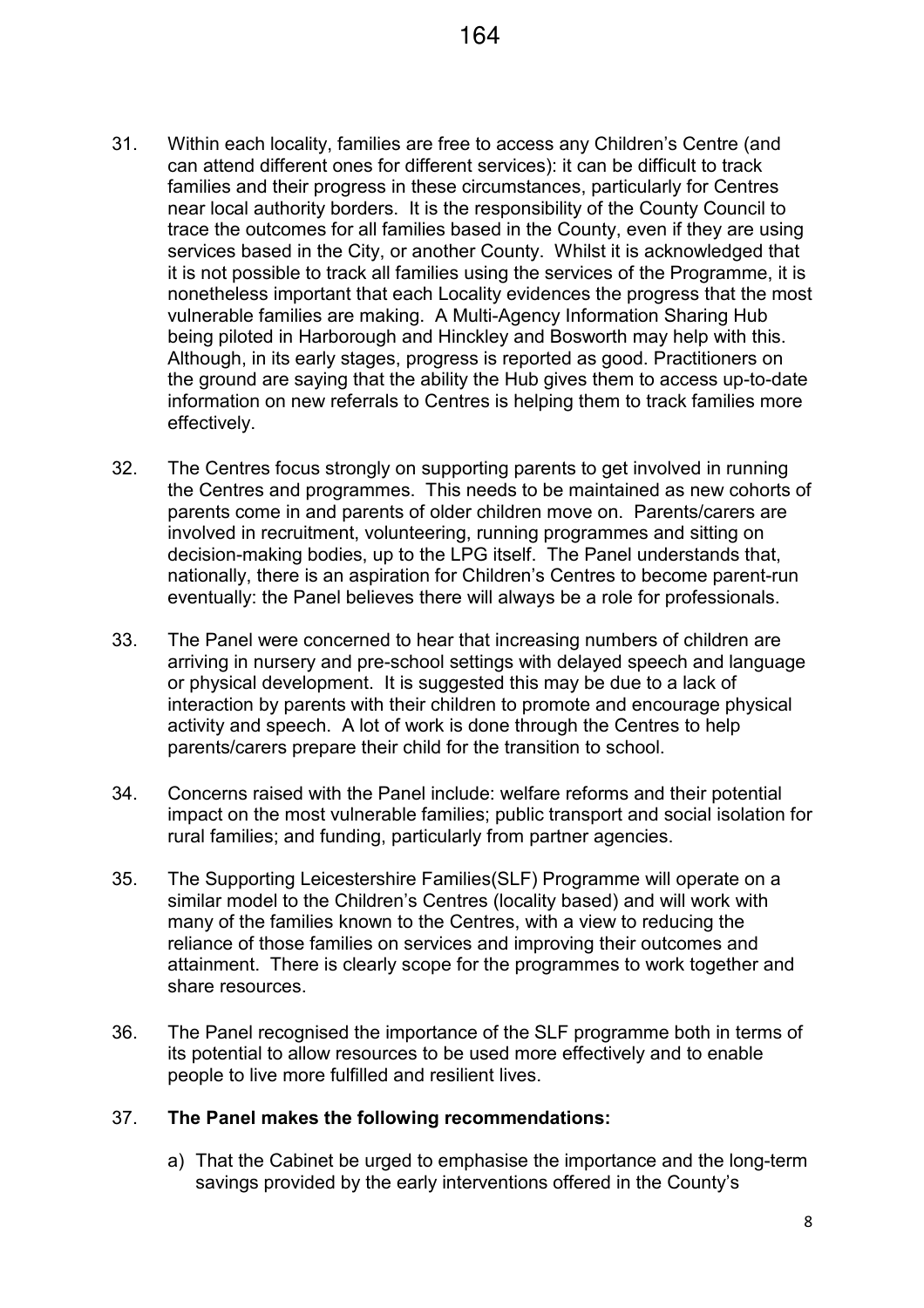Children's Centres, including their contribution to the work of the Supporting Leicestershire Families Programme, and commit to continuing to fund the Centres so that they may continue to support both children and parents to a meaningful extent.

- b) In the light of the large body of evidence demonstrating the importance of early help and intervention in improving outcomes and life chances for, and reducing public sector involvement with, individuals in later life, the Cabinet and the Lead Member, should use all means that are available to persuade central Government to make sufficient Government funding available and identifiable to support this work and ensure it can be maintained at the level necessary in the future.
- c) That the benefits of the Children's Centres, in terms of preventing later more specialised interventions with children and young people, be promoted to the two Leicestershire Clinical Commissioning Groups, the NHS Commissioning Consortium and the Health and Wellbeing Board, with a view to requesting financial support for the Children's Centre programme from these bodies.
- d) That the benefits of the Children's Centres, in terms of improving the skillsets, confidence and employability of both the parents and the children that are engaged with, be drawn to the attention of Leicestershire Together and its commissioning boards, to encourage those partnerships to identify resources that could be added to the Centres' programmes in recognition of the long-term economic benefits of a better educated workforce.
- e) That a protocol is drawn up with University Hospitals Leicester Midwifery Service and/or Leicestershire Partnership Trust Health Visiting Service that requires that/those Service/s to ask all new parents to fill out a consent form allowing their details to be shared with their local Children's Centre.
- f) That, if the assessment of the pilot continues to be positive, that the Department encourage partners to sign up to the Multi-Agency Information Sharing Hub as it is rolled out County-wide.
- g) That information (in a variety of media) on the importance of the homelearning environment and talking and playing with children to their healthy development be produced and made widely available to parents and carers.

#### Equal Opportunities Implications

Whilst a range of universal service provision is made available through Children's Centres (e.g. 2 year old health checks), the service is targeted to those families who are most disadvantaged and vulnerable. Services in localities are focused on where children experience the poorest outcomes and where there are the highest numbers of children on the Child Protection Register and Children in Care.

#### Resource Implications

These are covered in the text of the report.

#### **Appendices**

Appendix A – List of witnesses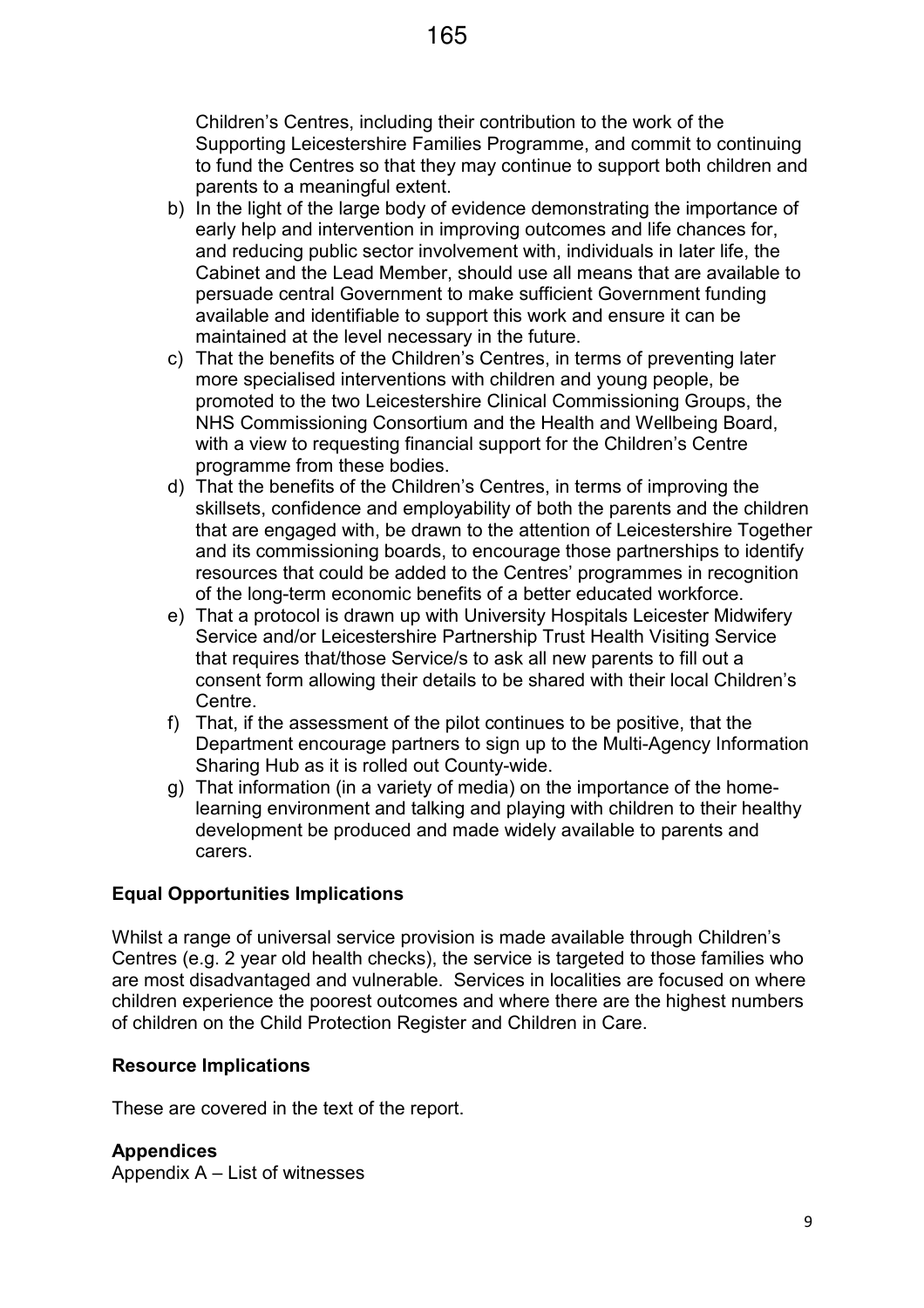Richard Shepherd

Richard Shepherd Chairman of the Panel





Jewel Miah **Rosita Page** Christine Radford

# Michael Charlesworth David Jennings Helen Loydall







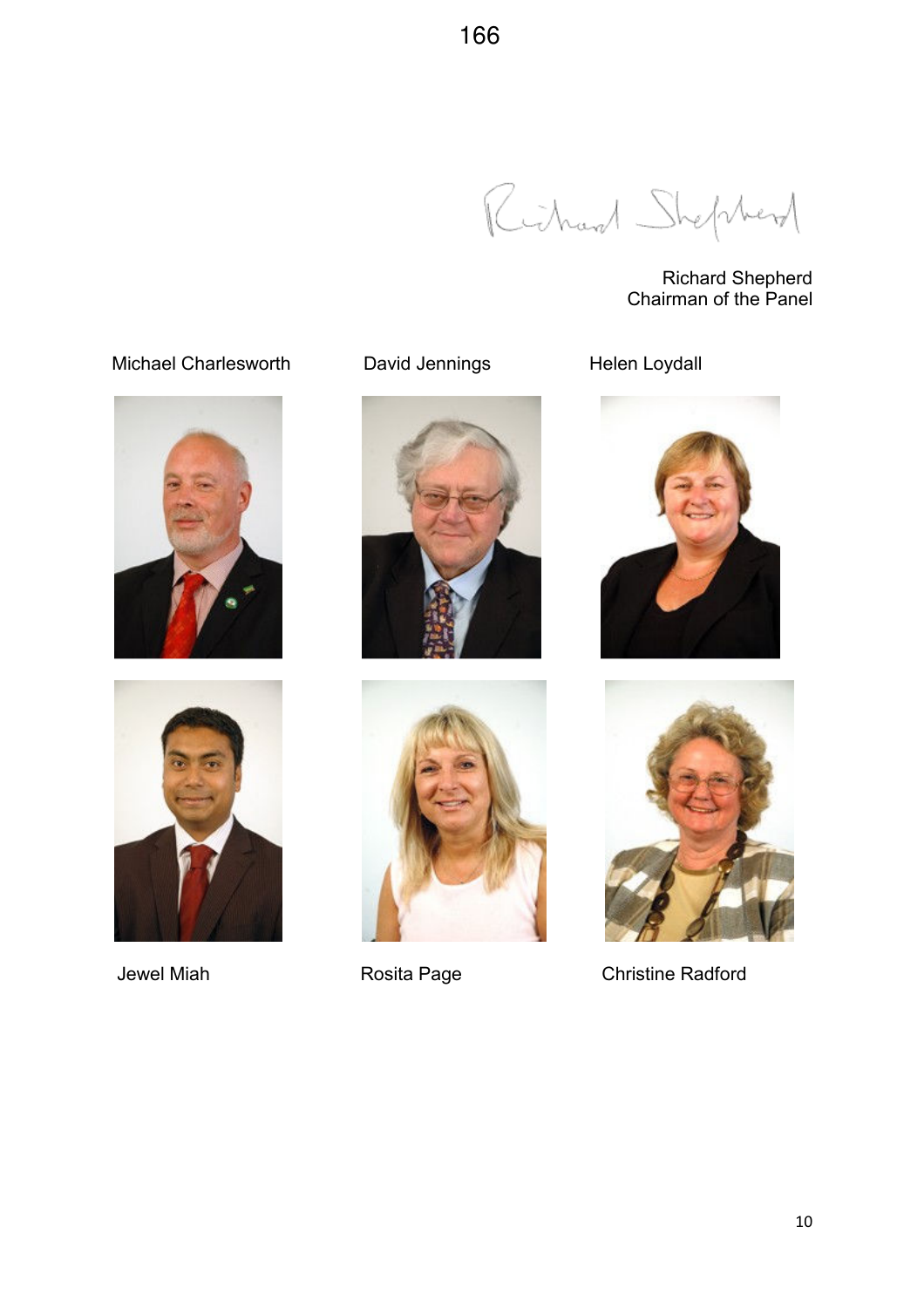## Review Panel on Children's Centres: list of witnesses

| <b>Name</b>             | <b>Role/Organisation</b>                                                                              |
|-------------------------|-------------------------------------------------------------------------------------------------------|
| <b>Jill Allen</b>       | Family Outreach Worker, Broughton Astley<br>Children's Centre, Leicestershire County Council          |
| Donna Argo              | Post-Natal Illness Co-ordinator, Home-Start, South<br>Leicestershire                                  |
| Naomi Blakemore         | Family Outreach Worker, Lutterworth Children's<br>Centre, Leicestershire County Council               |
| <b>Faye Clark</b>       | Family Outreach Worker, Lutterworth Children's<br>Centre, Leicestershire County Council               |
| Liz Clark               | Head of Organisational Development,<br>Leicestershire Partnership Trust                               |
| Maureen Curley          | Leicestershire Partnership Trust                                                                      |
| Amelia Day              | Family Outreach Worker, Harborough District,<br>Leicestershire County Council                         |
| <b>Caroline Emmett</b>  | Little Rainbows Pre-School, Lutterworth                                                               |
| Brenda Fragona          | <b>Business Support Assistant and parent, Broughton</b><br><b>Astley Children's Centre</b>            |
| Chris Freeman           | Vice Principal, Thomas Estley College                                                                 |
| Leigh Gregory           | Health Visitor, Leicestershire Partnership Trust                                                      |
| Karen Hulet             | Scheme Manager, Home-Start, South<br>Leicestershire                                                   |
| Jo Johnston             | Home-Start, South Leicestershire                                                                      |
| Jackie Manning          | Health Visitor, Leicestershire Partnership Trust                                                      |
| <b>Helen Morrison</b>   | Health Visitors' Clinical Lead, Leicestershire<br><b>Partnership Trust</b>                            |
| <b>Walter McCulloch</b> | Assistant Director, Children and Young People's<br>Service, Leicestershire County Council             |
| <b>Sam Nicholls</b>     | <b>NHS Commissioning Consortia</b>                                                                    |
| <b>Martin Pantling</b>  | Learning in Children's Centre Worker, Adults and<br><b>Communities, Leicestershire County Council</b> |
| <b>Sharon Peverelle</b> | Children's Centre Co-ordinator, Lutterworth<br>Children's Centre, Leicestershire County Council       |
| <b>Julie Rogers</b>     | Family Outreach Worker, Harborough District,<br>Leicestershire County Council                         |
| Rob Wade                | Head of Children's Centre Programme (retired),<br>Leicestershire County Council                       |
| Rob Wakefield           | Local Partnership Co-ordinator (Harborough<br>District), Leicestershire County Council                |
| <b>Gareth Williams</b>  | Director (retired), Children and Young People's<br>Service, Leicestershire County Council             |